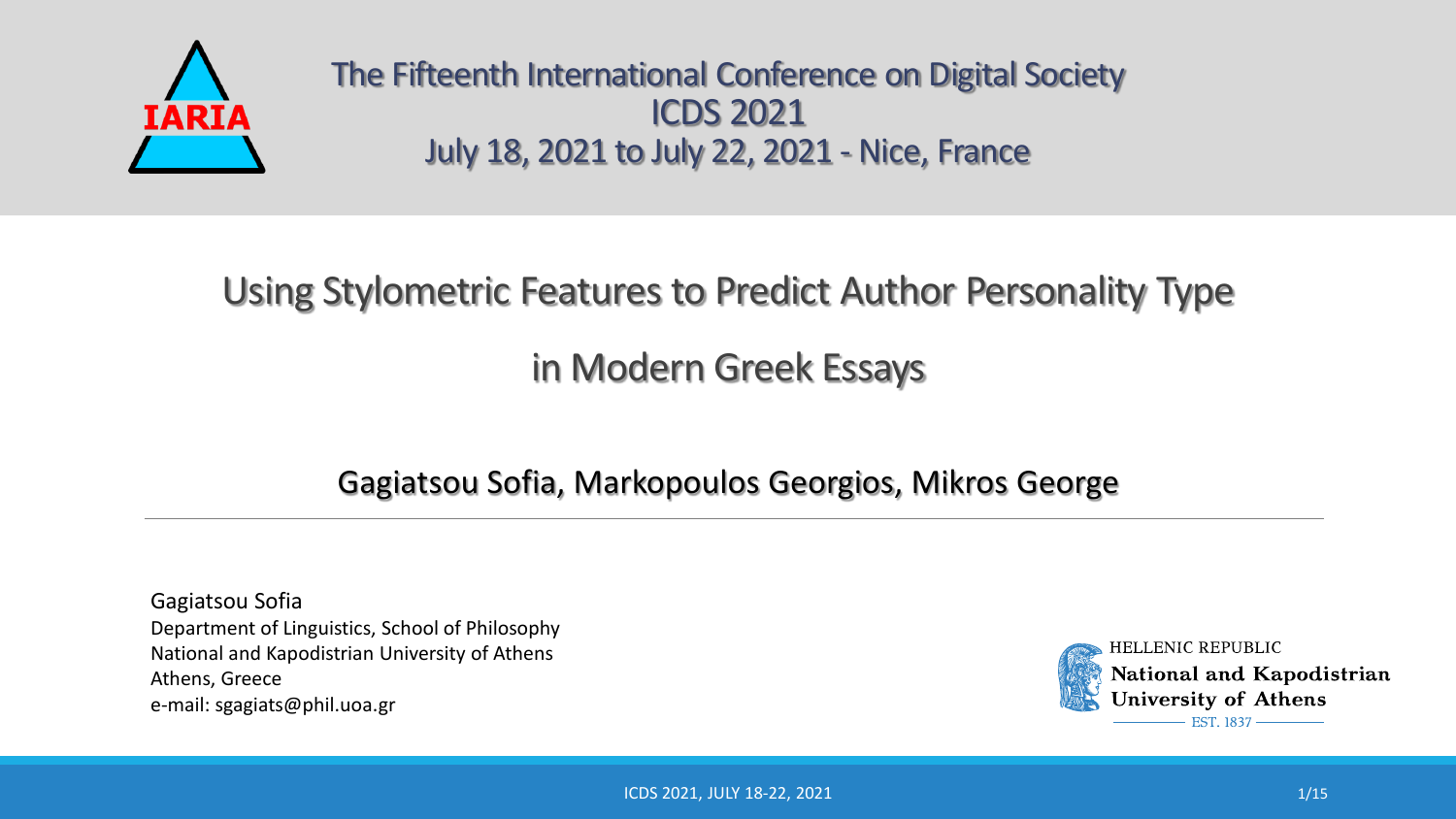Gagiatsou Sofia holds a PhD in Linguistics (National and Kapodistrian University of Athens-UoA, 2021, Thesis: Automatic author profiling based on natural language processing techniques). She holds a MSc in Language Technology (National Technical University of Athens & UoA, 2006) and a BA in Greek Philology and Linguistics (UoA, 2002). She has been involved in various R&D projects. Her research interests concern language resources and the development and processing of textual corpora.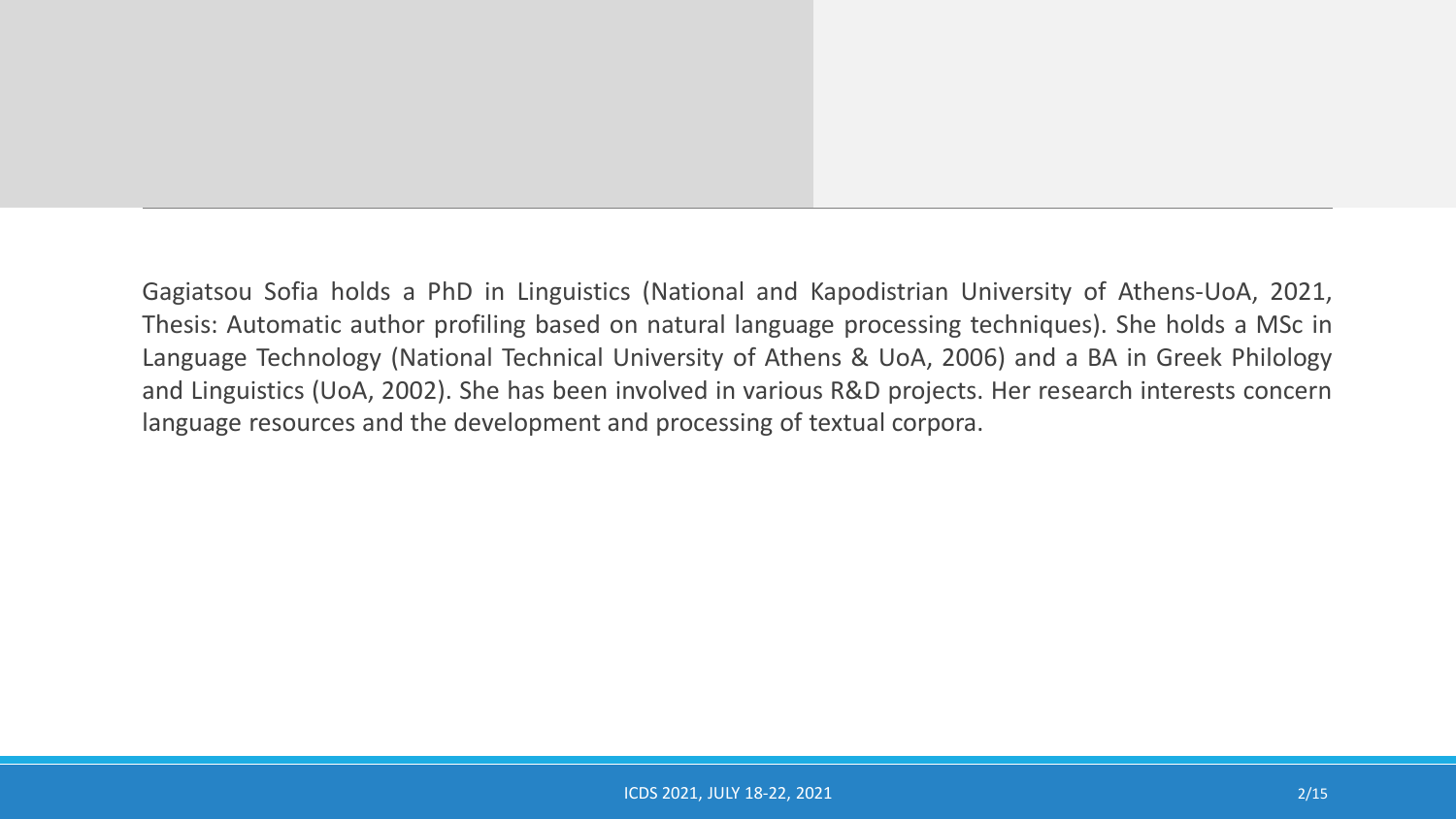### Introduction

**Introduction** Related Works Methodology Results **Conclusions** Future work

### **Authorship identification**

- **Authorship Attribution**
- **Authorship Verification**
- **E** Authorship Profiling
	- Computational Personality Prediction (CPP)

#### ➢ Our contribution:

We performed the first CPP study in Modern Greek focused on high-school students.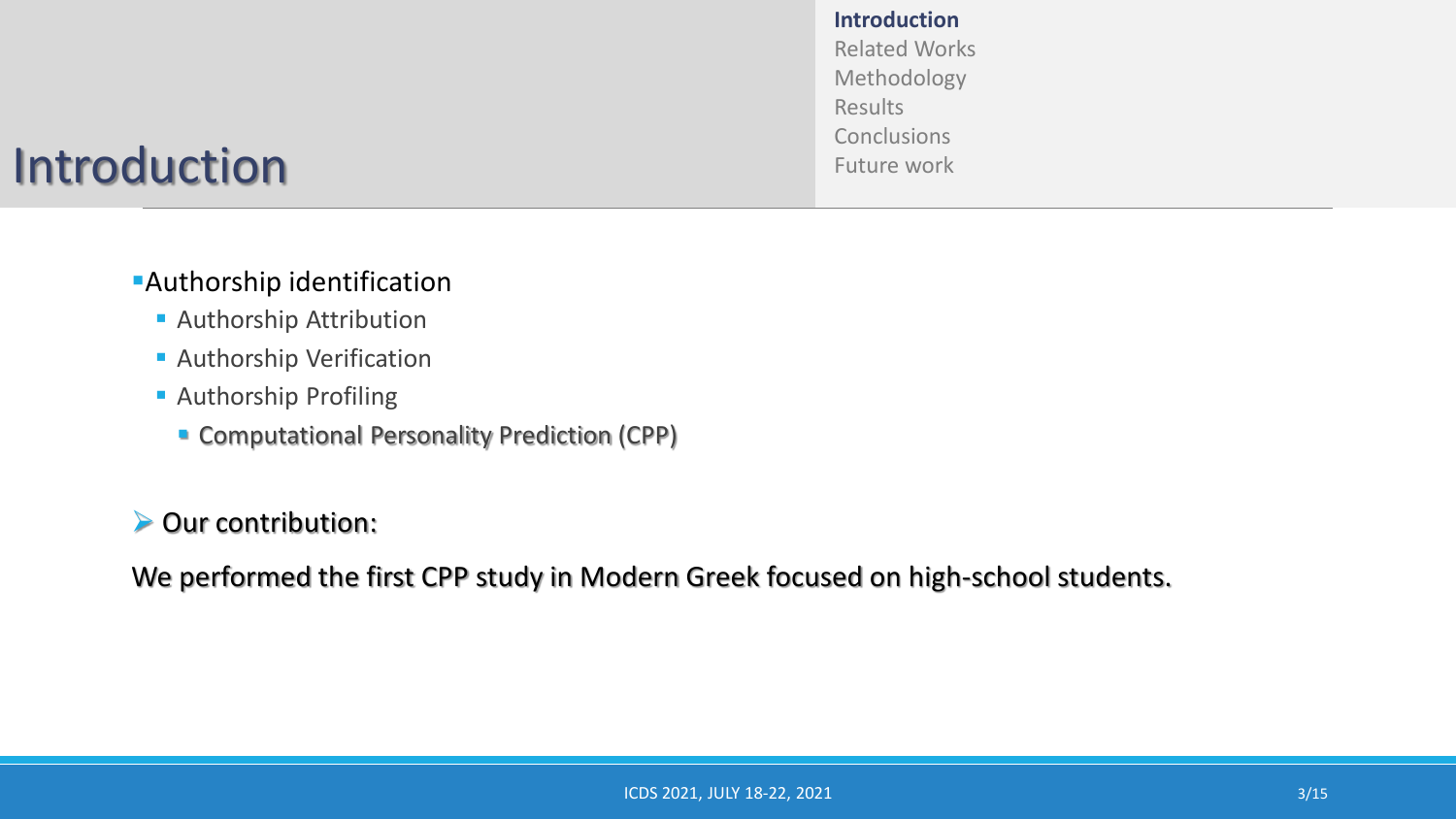**Introduction** Related Works Methodology Results Conclusions Future work

### Introduction

- Development of the optimal classification model in order to predict author's personality based on natural language processing techniques applied to essays written in Modern Greek by highschool students.
- Each writer has been profiled by filling in the Jung Typology Test.
- **The feature set employed was stylometric.**
- **I** Machine learning algorithms were ranked according to their cross-validated accuracy.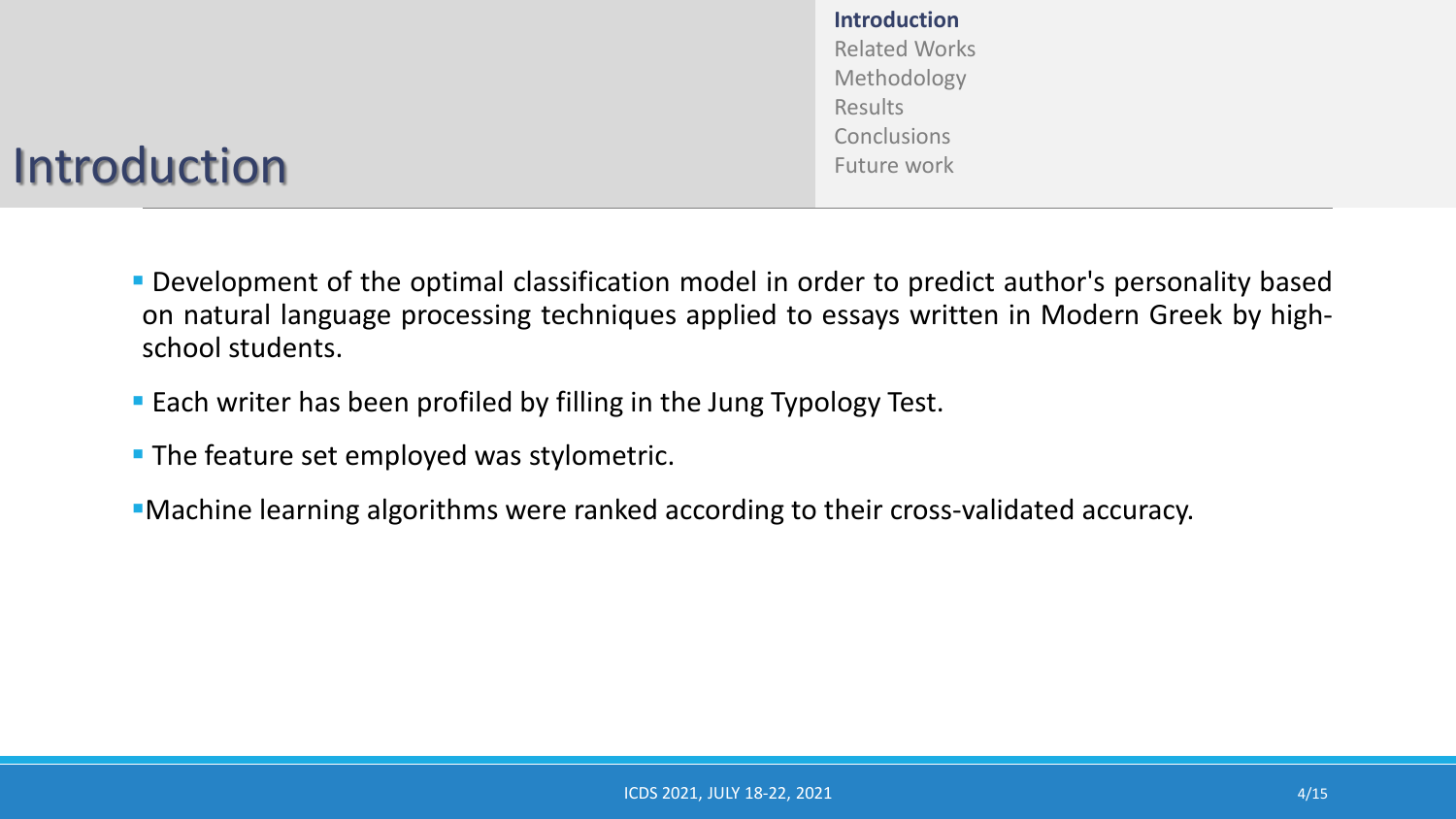

Introduction

**Related Works**

Methodology

Conclusions Future work

Results

K. Luyckx and W. Daelemans, "Personae: A corpus for Author and Personality Prediction from Text" The Sixth International Language Resources and Evaluation Conference (LREC 2008), 28-30 May 2008, pp. 2981-2987.

D. Brinks and H. White, "Detection of Myers - Briggs Type Indicator via Text based Computermediated Communication," CS 229 Machine Learning Projects, Stanford, 2012.

B. Plank and D. Hovy, "Personality Traits on Twitter-or-how to get 1,500 Personality Tests in a Week" The Sixth Workshop on Computational Approaches to Subjectivity, Sentiment and Social Media Analysis, Association for Computational Linguistics, 2015, pp. 92-98.

B.Verhoeven, W. Daelemans, and B. Plank, "Creating TwiSty: Corpus Development and Statistics," Computational Linguistics and Psycholinguistics Research Center CLiPS Technical Report Series, University of Antwerp, Belgium, CTRS-006, 2016.

L. C. Lukito, A. Erwin, J. Purnama, and W. Danoekoesoemo, "Social Media User Personality Classification using Computational Linguistic" The Eighth International Conference on Information Technology and Electrical Engineering, Oct. 2016, pp. 1-6.

K. Yamada, R. Sasano, and K. Takeda, "Incorporating Textual Information on User Behavior for Personality Prediction" The 57th Annual Meeting of the Association for Computational Linguistics: Student Research Workshop, Jul.-Aug. 2019, pp. 177-182.

## Related Works

#### Carl Jung's and Isabel Briggs Myers' personality type theory.

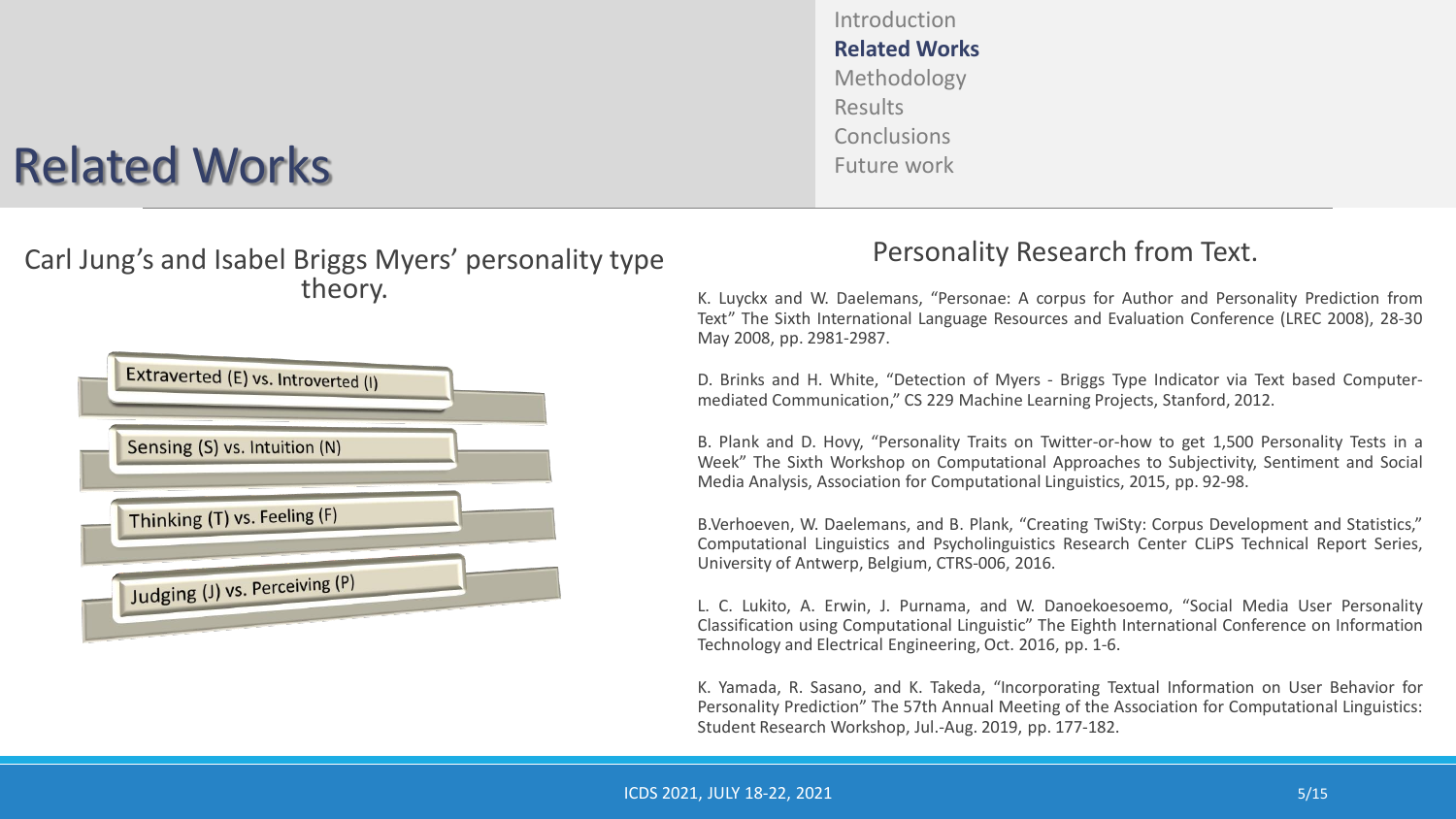Introduction Related Works **Methodology Results Conclusions** Future work

- Corpus development.
- **EXECUTE: Stylometric features extraction.**
- Classification and prediction algorithms selection and application.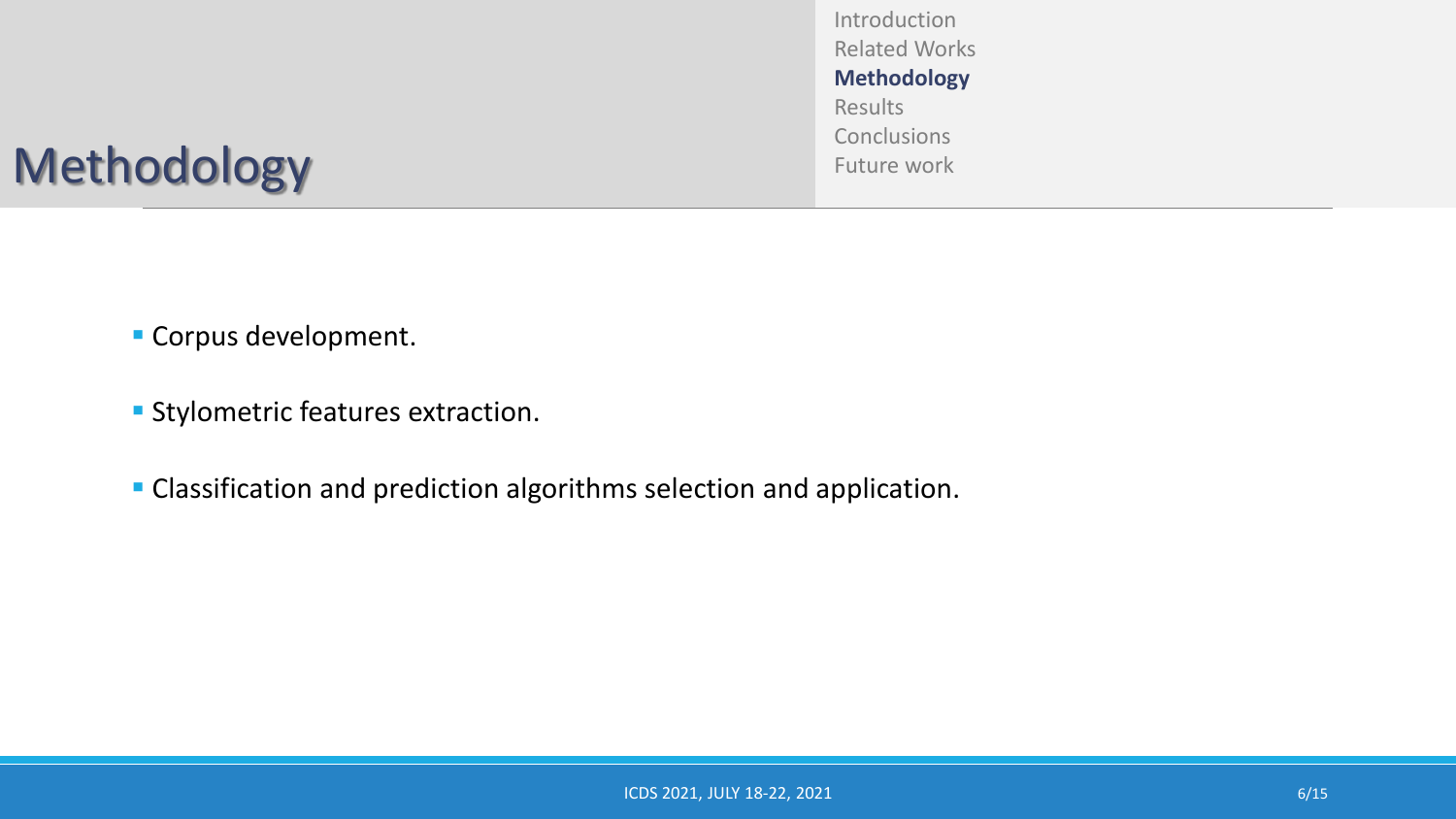Introduction Related Works **Methodology** Results **Conclusions** Future work

### Corpus: a unique dataset.

- Collection of primary textual data from native speakers of Modern Greek.
- **The corpus consists of essays of 198 high school students and comprises 250.000 words in total.**
- Corpus pre-processing with natural language processing tools (tokenizer, lemmatizer, and POS tagger).
- The output was submitted to the data mining platform Rapidminer [Mierswa, I., & Klinkenberg, R. (2018). RapidMiner Studio (9.1). Data science, machine learning, predictive analytics. Retrieved from [https://rapidminer.com/.](https://rapidminer.com/)]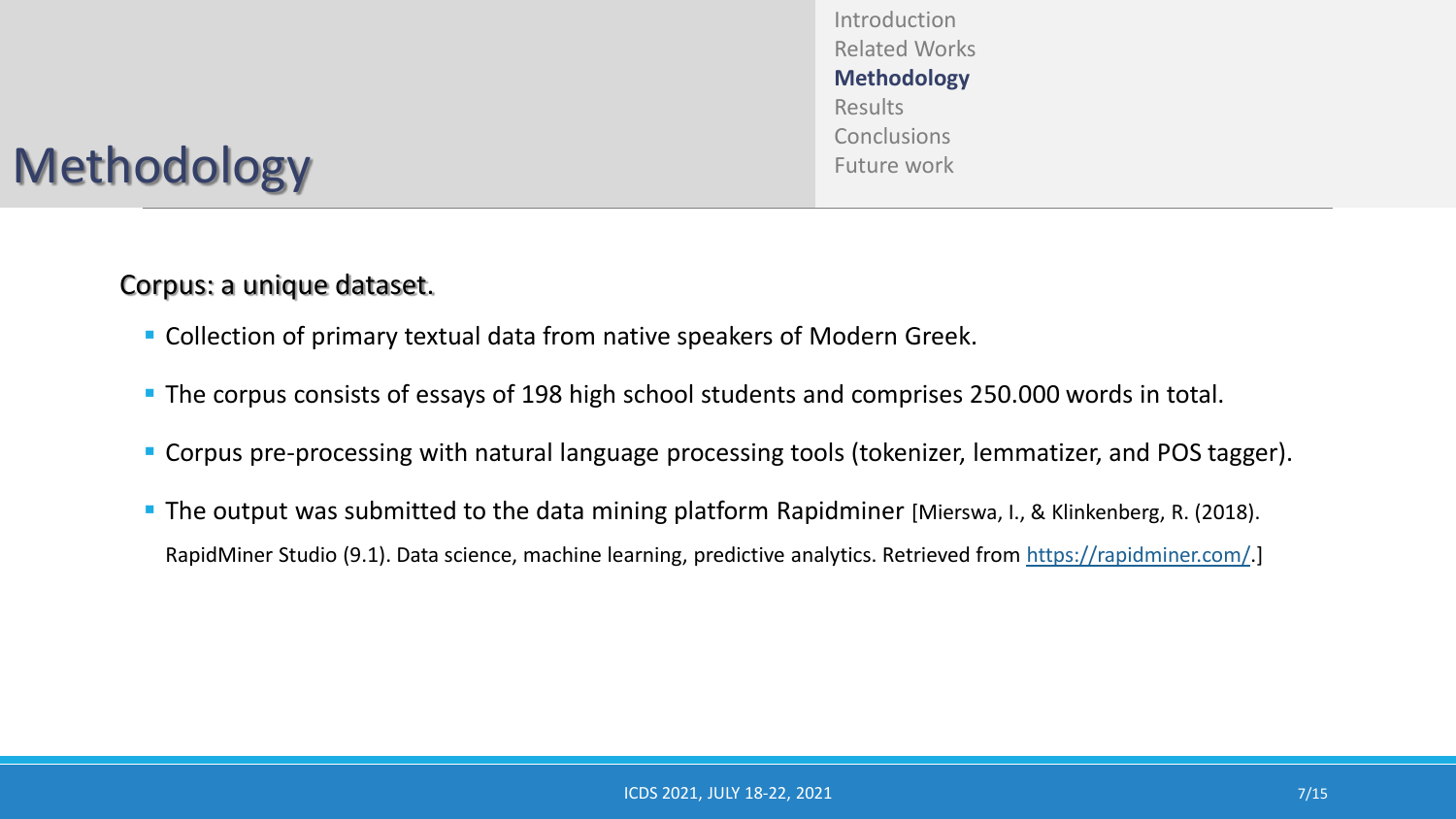Introduction Related Works **Methodology** Results **Conclusions** Future work

#### Stylometric features extracted

- the most frequent character bigrams, and trigrams
- the most frequent words bigrams, and trigrams
- **· mean word and sentence length**
- the occurrence frequency of content and functional words
- the most and less frequent words
- the occurrence frequency of parts of speech
- **hapax and dis legomena**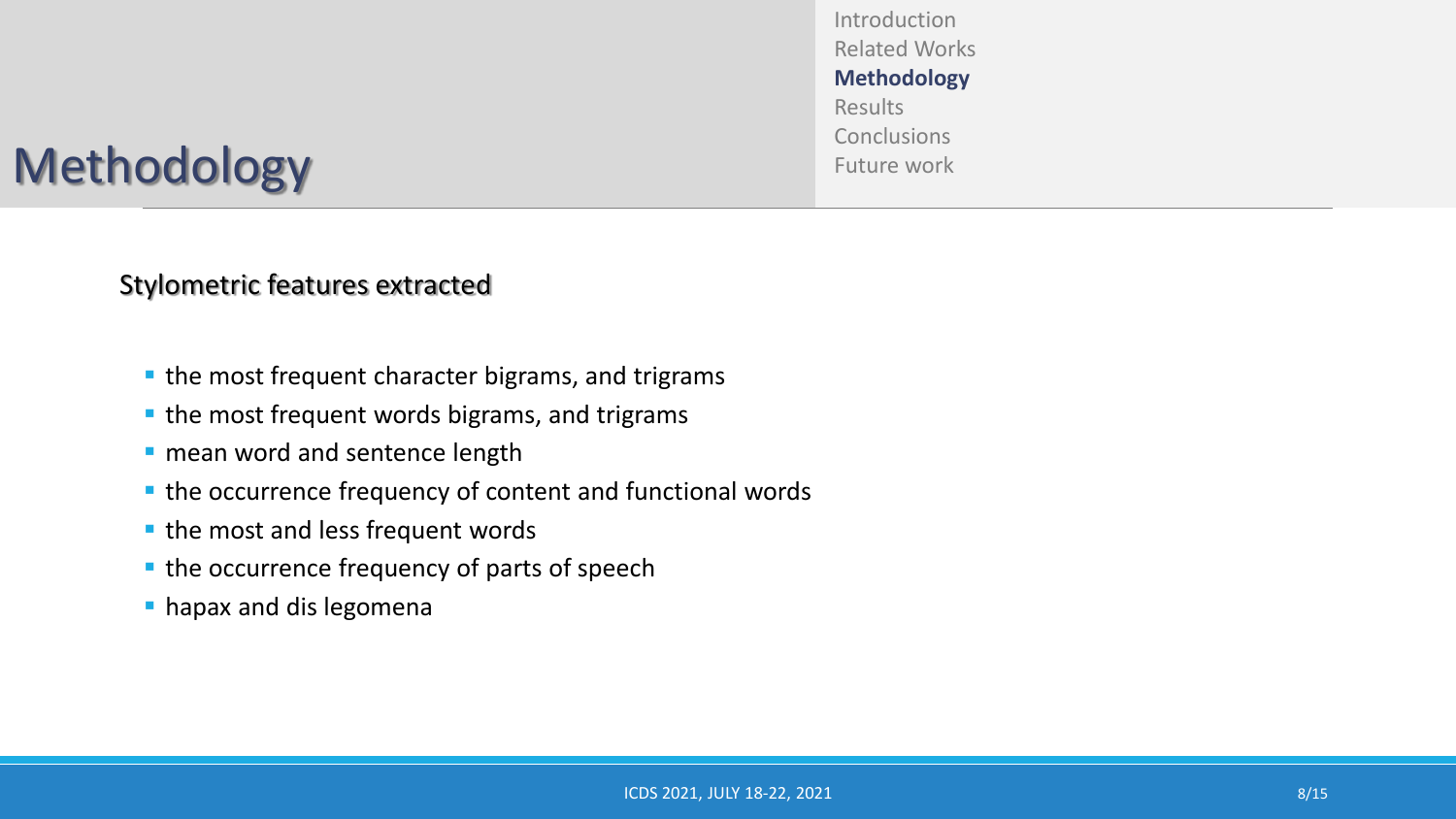Introduction Related Works **Methodology** Results Conclusions Future work

#### Classification Algorithms

I. Naive Bayes

- 2. Generalized Linear Model
- 3. Logistic Regression
- 4. Fast Large Margin

5. Deep Learning

**6. Decision Tree** 

7. Random Forest

- 8. Gradient Boosted Trees
- 9. Support Vector Machine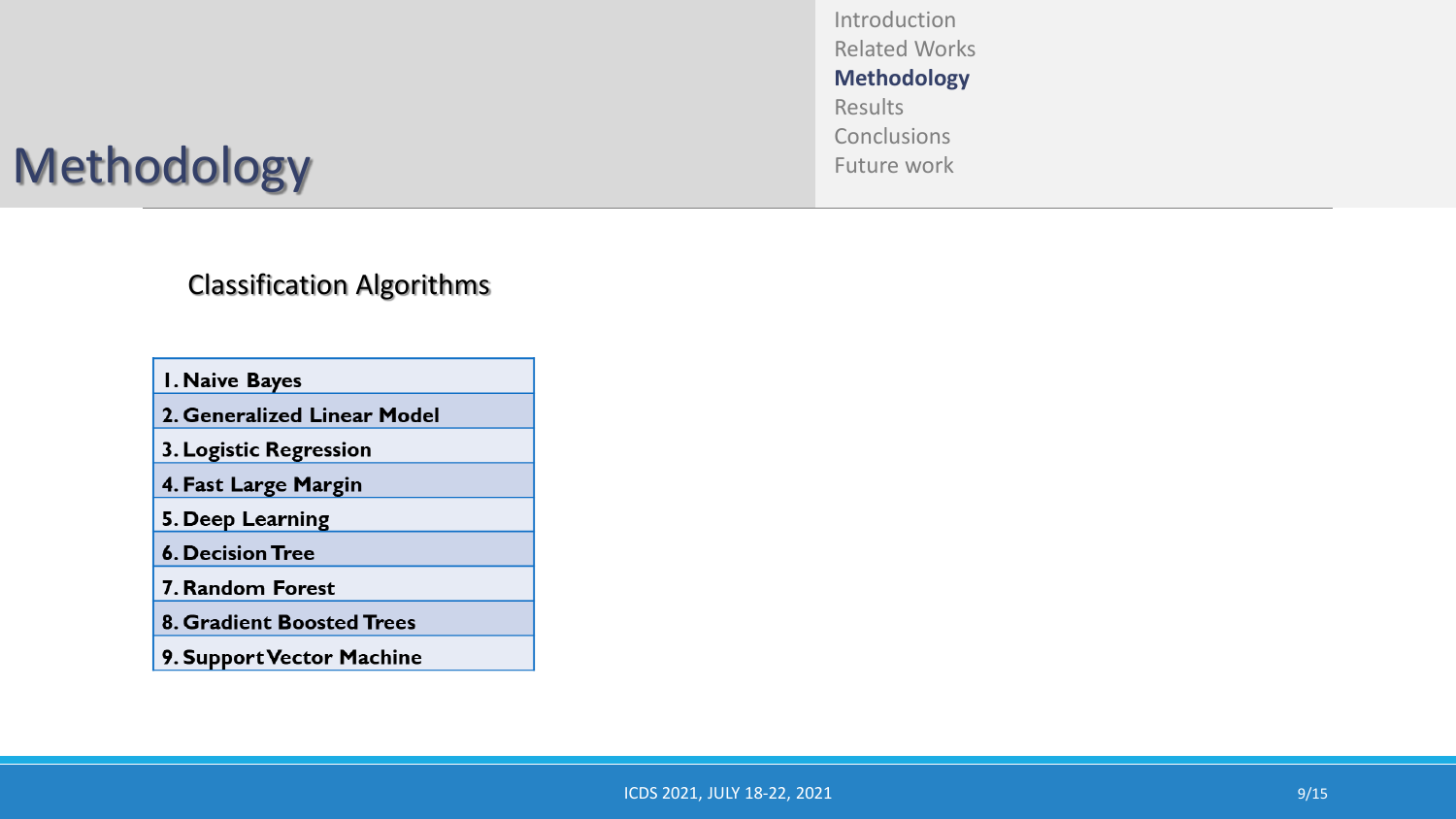Introduction Related Works Methodology **Results Conclusions** Future work

### Results

The best results were obtained by the Naive Bayes algorithm.

| <b>Personality</b>  | <b>Naive Bayes Classifier</b> |                  |               |
|---------------------|-------------------------------|------------------|---------------|
| <b>Type</b>         | <b>Accuracy</b>               | <b>Precision</b> | <b>Recall</b> |
| <b>Extraversion</b> | 80.7%                         | 80.5%            | 100%          |
| <b>Intuition</b>    | 79.9%                         | 81.3%            | 92.6%         |
| <b>Feeling</b>      | 68.8%                         | 67.7%            | 96.7%         |
| <b>Judging</b>      | 75.7%                         | 76.2%            | 95.2%         |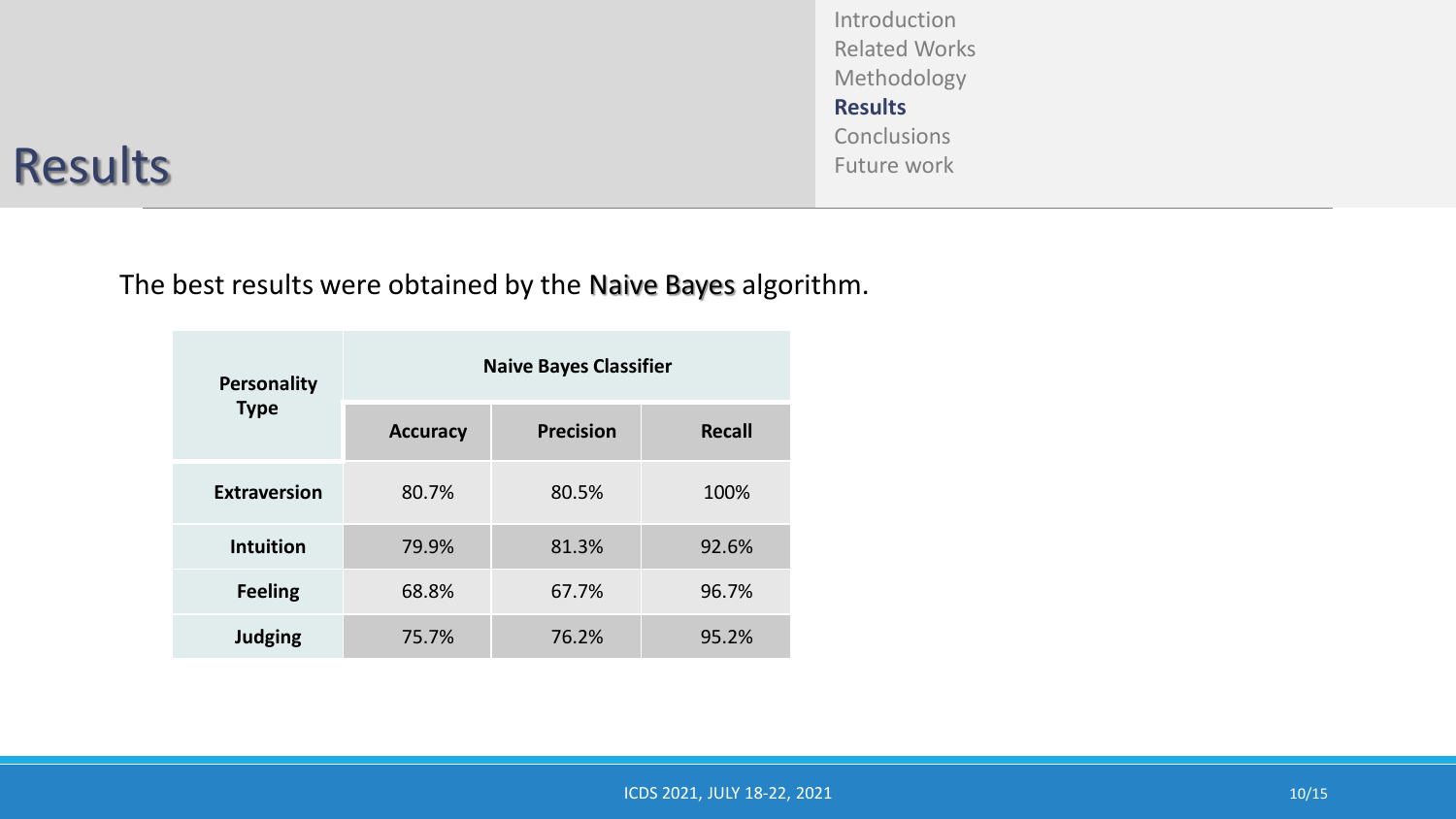### Results

### Weights for Extraversion.

Mean length of sentence, words that occur only twice in one text, the most frequent content words, and personal pronouns.

#### Naive Bayes - Weights

| Attribute                                         | Weight |
|---------------------------------------------------|--------|
| ActiveVoiceVerbsFreq                              | 0.243  |
| Average SentenceLengthInWords                     | 0.163  |
| PercentageOfTokensAppearingTwiceCoverageInFile    | 0.100  |
| PercentageOfTopMostFreqNonStopWordsCoverageInFile | 0.079  |
| PersonalPronounsFreq                              | 0.078  |

Introduction Related Works Methodology **Results** Conclusions Future work

#### Weights for Intuition.

Word's mean length, the most frequent trigrams of characters, hapax legomena, personal pronouns, content words, the most frequent word bigrams, the rarest words, the most frequent word trigrams, and all content words.

#### Naive Bayes - Weights

| <b>Attribute</b>                                    | Weight |
|-----------------------------------------------------|--------|
| AverageWordLength                                   | 0.227  |
| PercentageOfTopMostFreqCharTriGramsCoverageInFile   | 0.181  |
| PercentageOfTokensAppearingOnceCoverageInFile       | 0.173  |
| PersonalPronounsFreq                                | 0.170  |
| NumOfSingleNonStopWordsPerAllWordsOccurrencesInFile | 0.156  |
| PercentageOfTopMostFreqBiGramsCoverageInFile        | 0.116  |
| PercentageOfBottomLeastFreqTokensCoverageInFile     | 0.100  |
| PercentageOfTopMostFreqTriGramsCoverageInFile       | 0.080  |
| PercentageOfAllNonStopWordsCoverageInFile           | 0.01   |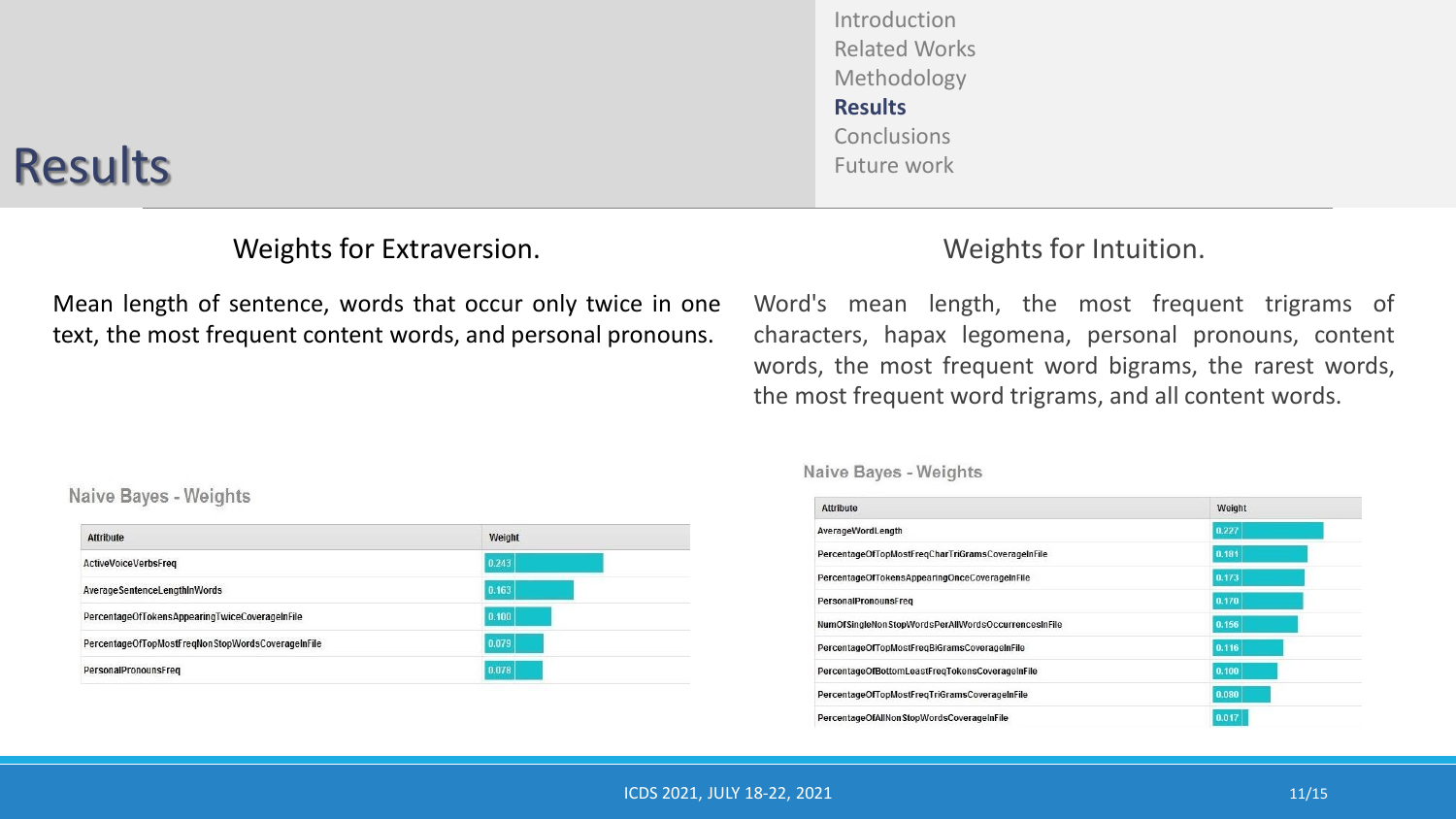#### ICDS 2021, JULY 18-22, 2021 2021 2021 2021 2021 2022 2023 2024 2024 2025 2027 2027 2028 2021 2021 2021 2022 20

#### Introduction Related Works Methodology **Results** Conclusions Future work

### Results

### Weights for Feeling.

Verbs, adjectives, the most frequent content words, personal and possessive pronouns, nouns, and adverbs.

#### Naive Bayes - Weights

| Attribute                                         | Weight |
|---------------------------------------------------|--------|
| VerbsFreq                                         | 0.270  |
| AdjectivesFreq                                    | 0.219  |
| PercentageOfTopMostFreqNonStopWordsCoverageInFile | 0.200  |
| PersonalAndPossessivePronounsFreq                 | 0.096  |
| NounsFreq                                         | 0.084  |
| AdverbsFreq                                       | 0.048  |

### Weights for Judging.

The most common word trigrams, the most common word bigrams, mean length of sentence, the most common character bigrams and the most common character trigrams, personal and possessive pronouns, articles, and word's mean length.

#### **Naive Bayes - Weights**

| <b>Attribute</b>                                  | Weight |  |
|---------------------------------------------------|--------|--|
| PercentageOfTopMostFregTriGramsCoverageInFile     | 0.352  |  |
| PercentageOfTopMostFreqBiGramsCoverageInFile      | 0.329  |  |
| Average SentenceLengthInWords                     | 0.226  |  |
| PercentageOfTopMostFregCharBiGramsCoverageInFile  | 0.101  |  |
| PercentageOfTopMostFregCharTriGramsCoverageInFile | 0.101  |  |
| PersonalAndPossessivePronounsFreq                 | 0.077  |  |
| ArticlesFreq                                      | 0.061  |  |
| AverageWordLength                                 | 0.061  |  |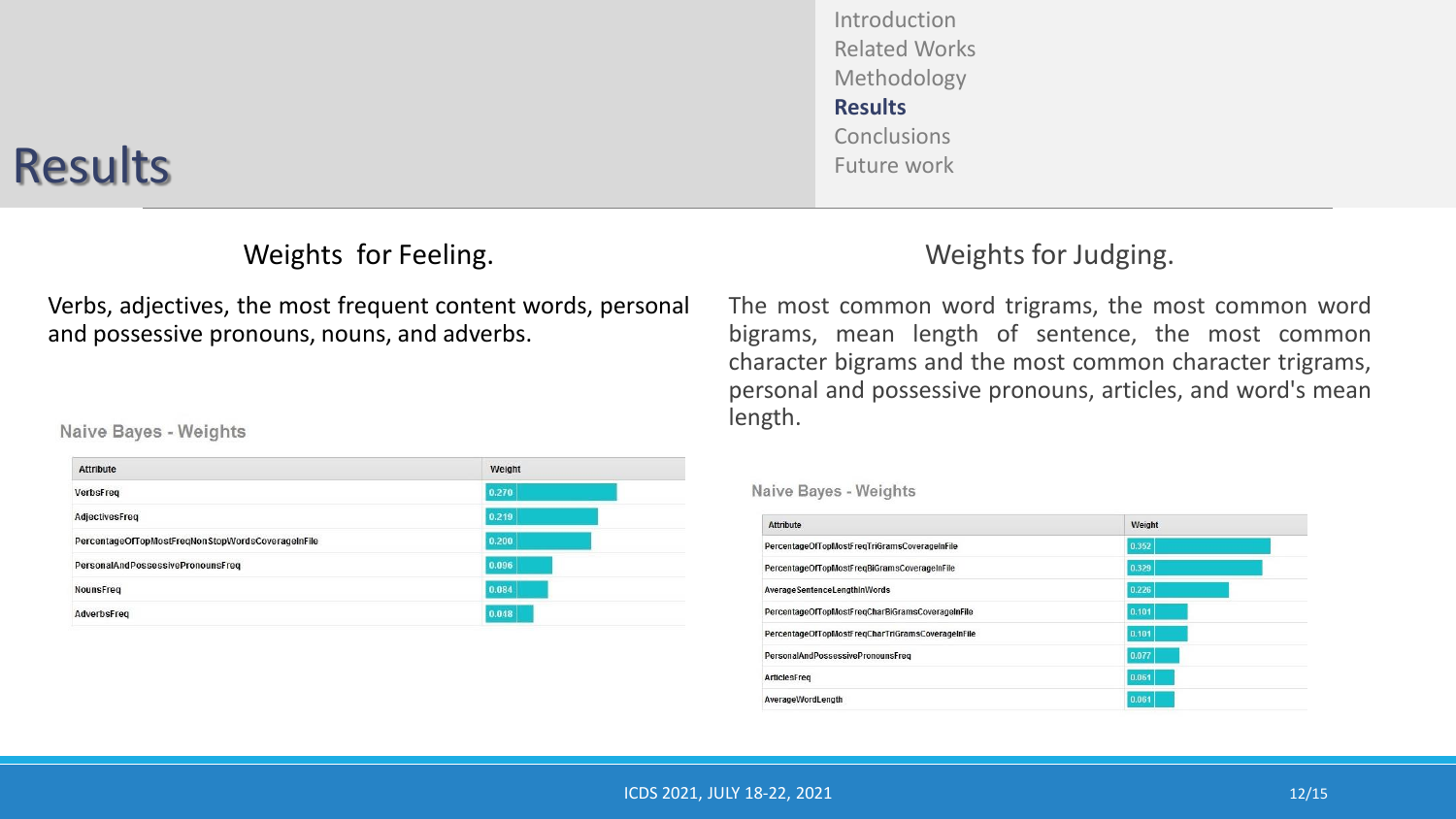**The research revealed new combinations of stylometric features and corresponding** computational techniques, giving interesting and satisfying solutions to the problem of the author's personality prediction for Modern Greek.

**The reported results show a competitive approach to the personality prediction problem.** 

## **Conclusions**

Introduction Related Works Methodology Results **Conclusions** Future work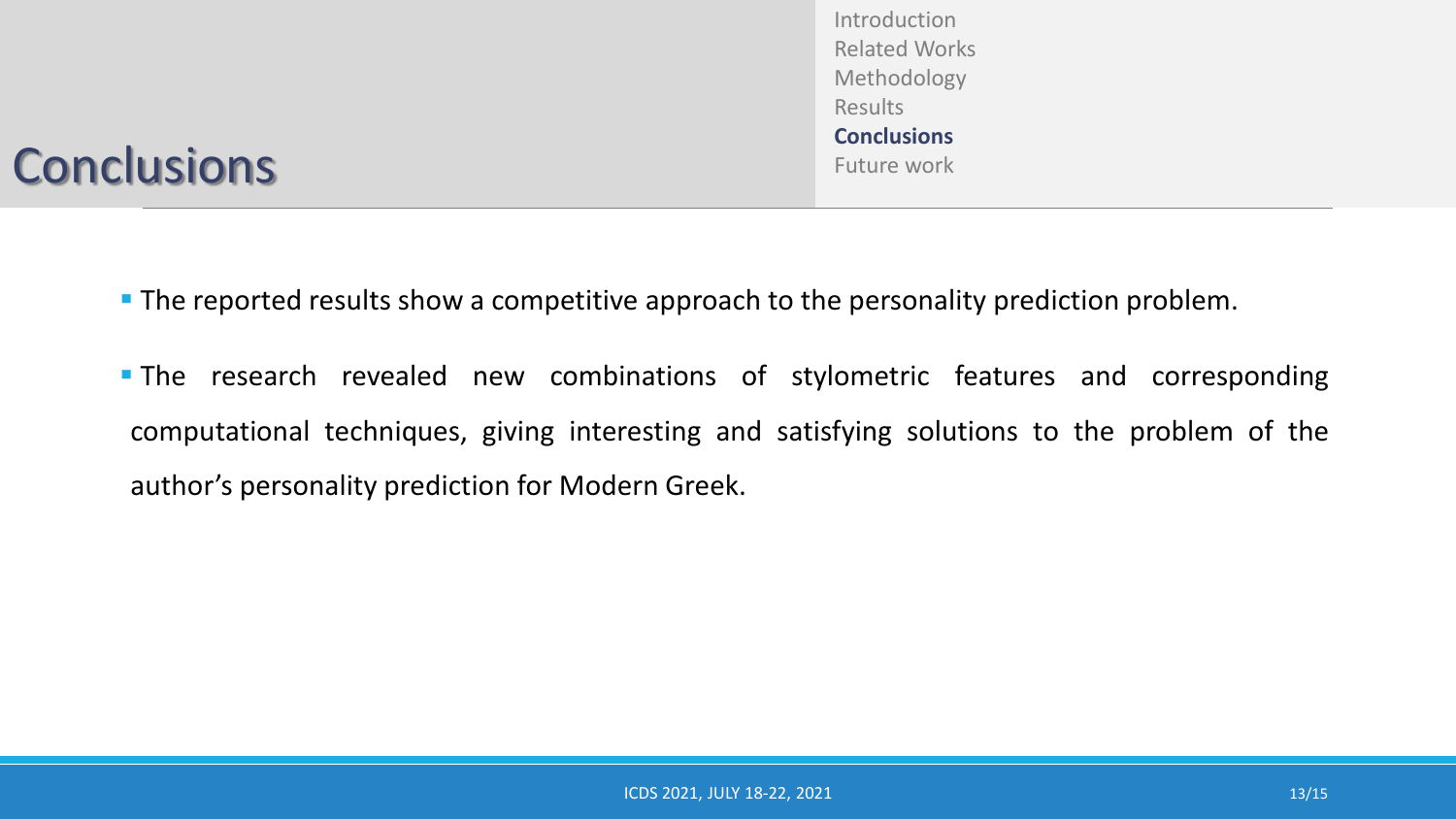Introduction Related Works Methodology Results **Conclusions Future work**

### Future work

**Experimentation with more linguistic features.** 

**Use of well-known psychometric lexicons in Modern Greek to further enrich our feature sets.**